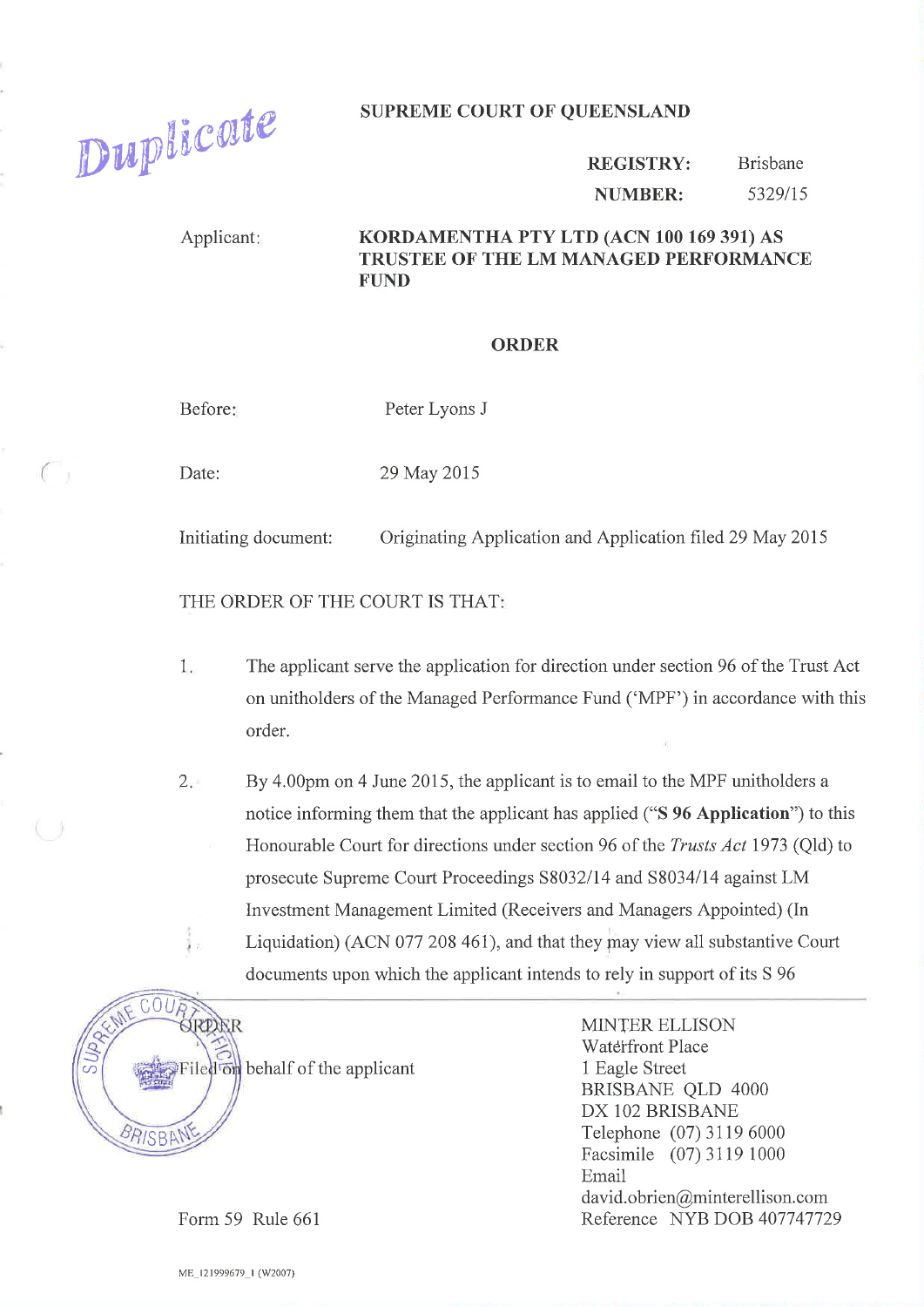Application on the web-site whose address is:

http://www.kordamentha.com/creditor-information/australia/109 ("Website").

- J Where the applicant receives a response to an email that indicates the email was not received and the applicant has a postal address for any relevant MPF unitholder or unitholders, the applicant is to post the email to the postal address of the MPF unitholder.
- 4 Service of the originating application be deemed to be effective on each of the MPF unitholders as of 11 June 2015.
- Before sending the emails referred to in paragraph 2 of this order, the applicant is to upload to the'Website, copies of: 5
	- (a) the S 96 Application;
	- (b) the application within the S 96 Application for directions about service;
	- (c) the affidavit of Jarrod Villani to be filed in support of the application for directions about service;
	- (d) this order;
	- (e) the Claim and Statement of Claim filed in proceeding 58032114;
	- (Ð the Claim and Statement of Claim filed in proceeding S8034/14;
	- the Statement or Statements of Facts drawn pursuant to section 96 (1) of the Trusts Act 1973 (Qld); and (e)
	- $(h)$  the substantive affidavits (including all the exhibits) that the plaintiff intends to reply upon in support of its S 96 Application.
- 'Where the applicant proposes to rely on further material in support of its S <sup>96</sup> Application, it may serve that material by uploading the material to the website, sending letters to a postal address to unit holders to whom order 3 applies, and otherwise by email to the unitholders. 6



The applicant is not required to take further steps to serve MPF unitholders whose email addresses return permanent undeliverable receipts and for which the applicant does not have a postal address.